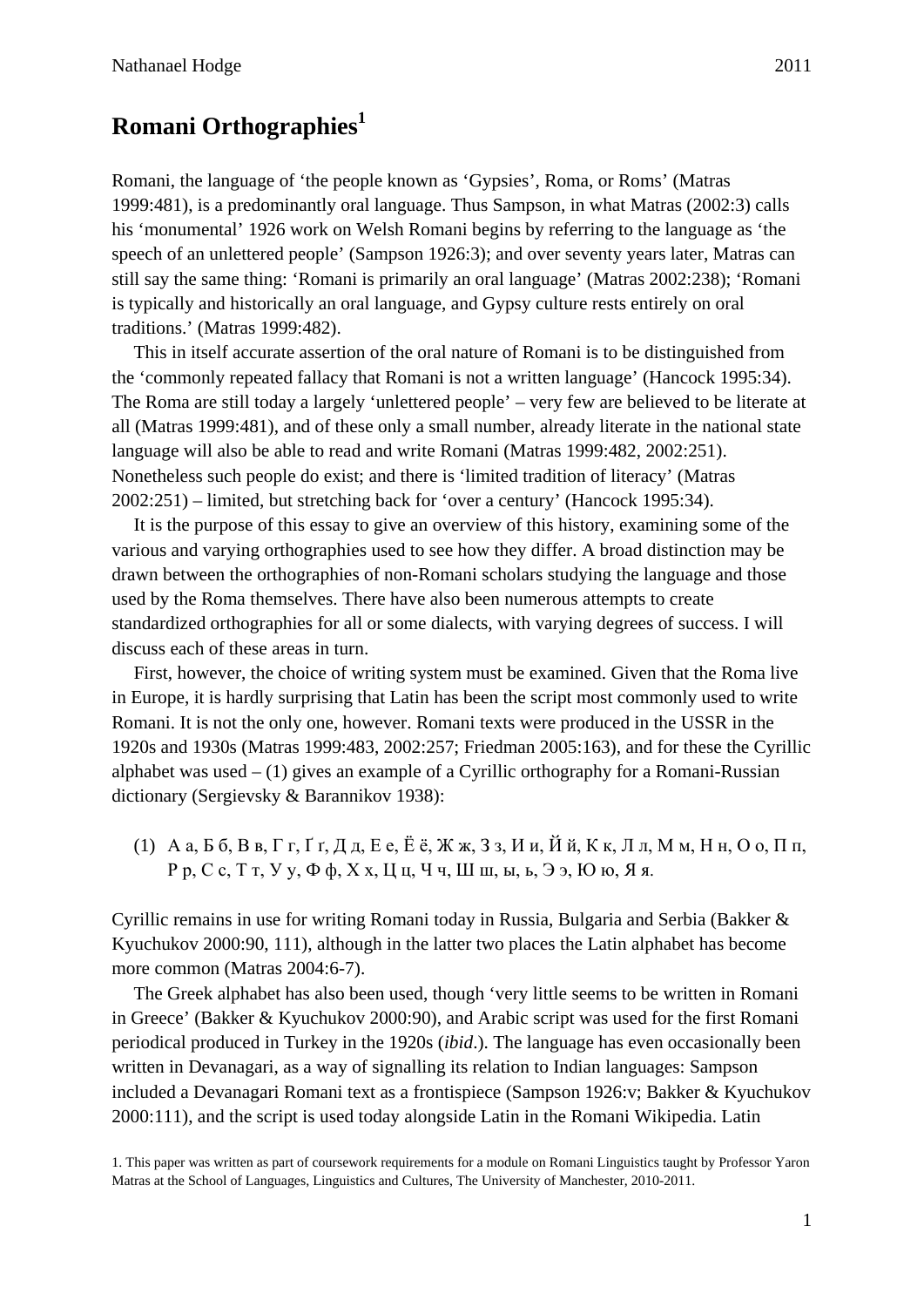remains the script most widely used, however, and the remainder of this essay will examine some of the Latin orthographies used for Romani.

Long before the Roma ever wrote their own language, it had been written down by non-Romani scholars, so it is with them that the history of Romani orthography begins. The first written texts in Romani take the form of lists of words produced from the  $16<sup>th</sup>$  century onwards: the earliest of these was a list of 13 sentences with an English translation collected by Andrew Borde and published in 1542 (Matras 2002:2; Bakker & Kyuchukov 2000:90). Numerous other such lists were published in various countries, and by the  $18<sup>th</sup>$ -19<sup>th</sup> centuries much research was being carried out on the language (Matras 2002:2). Certain orthographic conventions therefore developed, 'never conventionalized' (Matras 1999:488), and thus not entirely consistent, but generally compatible (Matras 2002:254). As an example, (2) gives Sampson's alphabet (1926:3):

## $(2)$  aå b č d ð e ę f g γ h i j k k $\chi$  l  $\,$ l m n ŋ o p p̊ r r̥ s š t t໋ þ u v w w̥ y z ž

Sampson based his alphabet on that of Miklosich, who produced a 16 part dialectological survey of Romani in the late  $19<sup>th</sup>$  century (Matras 2002:3), and whose system of writing the language, Sampson says 'has generally been followed by modern Gypsy scholars' (Sampson 1926:3). <š> and <ž> are the voiced and voiceless 'open blade-point' consonants (*ibid.* p.5), in modern terminology, postalveolar fricatives – IPA  $\beta$ ,  $\frac{1}{3}$ ,  $\langle \xi \rangle$  and  $\langle \xi \rangle$  are postalveolar affricates (*ibid.* p.12), IPA /tʃ, dʒ/; the voiced consonant differs from Miklosich who used <dž> (*ibid*. p.3). <k, t, p<sup>{2}</sup>> are the aspirated voiceless stops (*ibid*. pp.11,13,16), again differing ̔ ̔ from Miklosich's <kh, th, ph> (*ibid*. p.3). Sampson also differs from Miklosich in using <χ> for his  $\langle$ ch $>$ , the voiceless 'open back' consonant (velar fricative, IPA /x/); and  $\langle$ y $>$  for  $\langle$ j $>$ (IPA  $\langle i \rangle$ ). <å> represents the rounded vowel of English 'not, naught' (*ibid.*); <eृ> the schwa (*ibid*. p.10); <γ> the voiced counterpart of <χ> and <ŋ> the velar nasal (*ibid*. p.12). Some of the letters represent sounds not in other dialects, which will therefore not be represented in the other orthographies examined below and are thus less relevant to the discussion: voiceless  $\langle \xi, \xi, \psi \rangle$  and labiodental fricatives (only in English loanwords)  $\langle \phi, \delta \rangle$  (*ibid.* p.3). The remainder of the letters are used roughly as in English.

Moving forward to more recent times, we can see that the majority of these conventions – particularly those of Miklosich, where he and Sampson differ – have remained. Matras (1999:488, 2002:254) lists the following main features of contemporary academic Romani transcriptions: use of <č, š, ž>, with the 'wedge' accent for postalveolars; Miklosich's use of <h> to mark aspiration on voiceless stops (extended also to the voiceless postalveolar affricate  $\langle \check{c}h \rangle$ , a sound not in the dialect studied by Sampson); and  $\langle x \rangle$  for the velar fricative, differing from both Miklosich and Sampson (although  $\langle h \rangle$  and  $\langle ch \rangle$  are also used). In Matras's own account of Romani phonology (Matras 2002:49-58) we can see some other of Miklosich's graphemes in use  $-\langle d \tilde{z} \rangle$  for the voiced postalveolar affricate and  $\langle i \rangle$  for the semivowel. Matras also uses  $\langle c, dz \rangle$  for the alveolar affricates, not in Sampson. In some areas conventions differ: palatalized consonants, also not present in Welsh Romani, may be represented in various ways  $-\langle t \rangle$ ,  $\langle t \rangle$ ,  $\langle t \rangle$  or  $\langle t \rangle$  for the voiceless stop; the uvular, as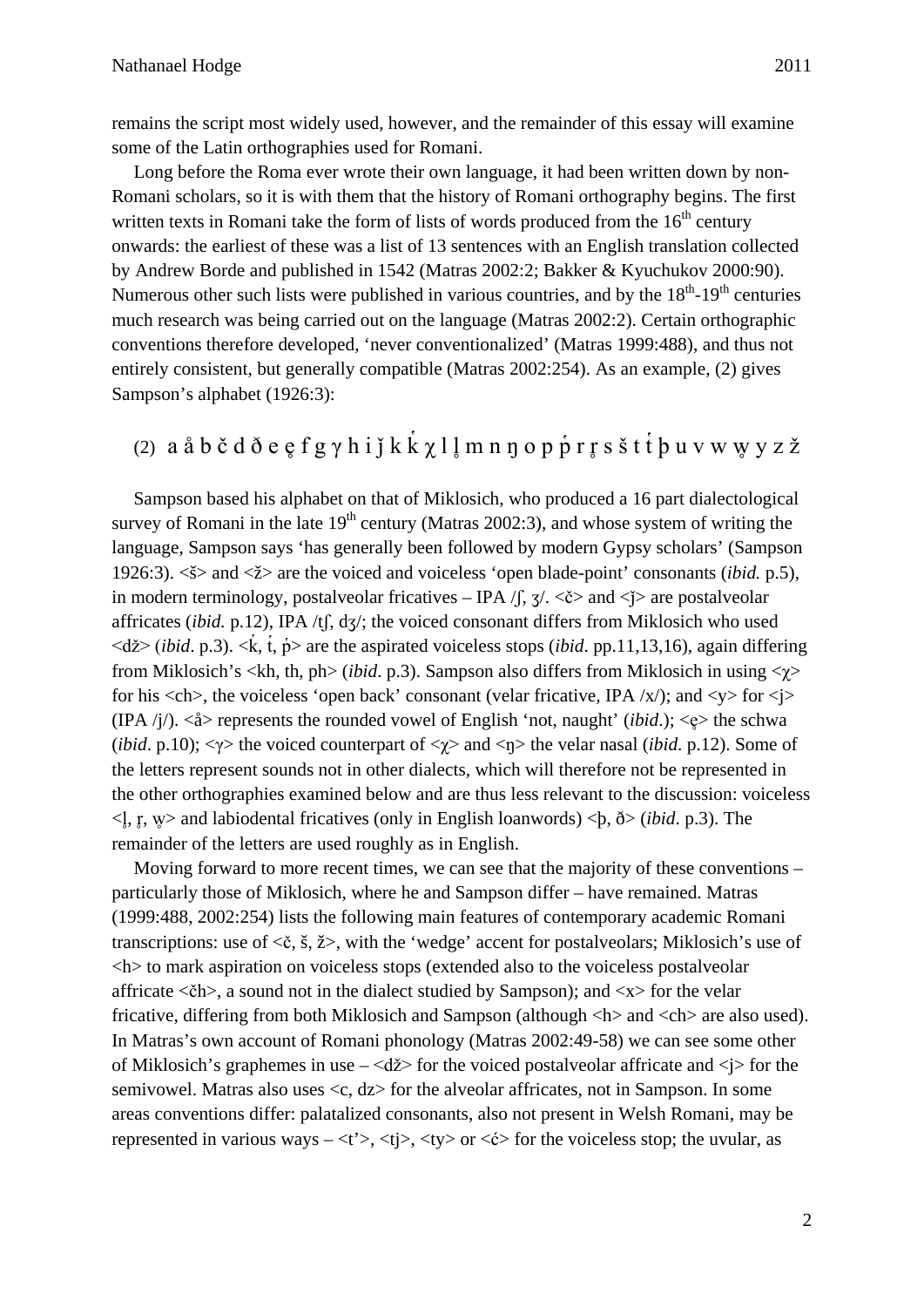opposed to trilled  $\langle r \rangle$  which occurs in some dialects can be  $\langle r \rangle$  or  $\langle rr \rangle$ ; and schwa has numerous representations, of which the most common is  $\langle \varphi \rangle$  (Matras 1999:488).

The academic conventions have influenced those of native speakers, both through the use by native speakers of dictionaries produced by linguists, and through the involvement of linguists in attempts at standardization, resulting in those attempts being 'oriented' towards the international linguistic conventions over those of national state languages (Matras 2002:254). It is to the orthographies used by native speakers that I now turn.

According to Matras (1999:482-3), 'attempts to write Romani for purposes other than academic documentation go back at least to the first translation of parts of the Gospel into Romani in 1836'. Matras notes, however, that when the translation was finally published in 1911 it included a note in German at the front asking the reader to 'distribute this book among the Gypsies, and to read it aloud to them' – the Roma themselves were still presumed to be illiterate at the time. Hancock (1995:34), however, states that since 'at least the last quarter' of the  $19<sup>th</sup>$  century, native speakers have 'attempted' to write their language, and cites the example of Russian Roma in the 1920s who wrote to American relatives using Cyrillic. Sampson (1926:viii) also refers to the scholar Francis Hindes Groome who corresponded with a Welsh Gypsy, John Roberts of Newtown, who could write Romani. The publication of Romani texts in the USSR was referred to above; Friedman (2005:163) calls this 'the beginnings of native literacy', but notes that 'the experiment was short lived'. Writing by Roma for Roma remained scarce through the twentieth century, with 'some, though few, political newsletters and private correspondence' in the 1970s and onwards among 'Romani political activists and intellectuals'; and an eventual 'upsurge' in publications after the fall of the USSR (Matras 1999:483).

With this increase in written Romani, attempts to standardize the orthographies in use began. Such attempts fall into two classes: those attempting to standardize the spelling of a particular dialect or regional group of dialects, and those attempting to create an orthography for all dialects. Supporters of creating one standard Romani language have mainly belonged to the 'circle of a few dozen...regular participants in the framework of the International Roman Union formed in 1971' (Matras 1999:487), and it is here that the idea of one alphabet to write all dialects has found most favour. Such an orthography was developed in the 1980s by Marcel Cortiade (also spelt Courthiade), and his proposal was adopted as the Union's official alphabet at the 4<sup>th</sup> World Romani Congress in Warsaw, 1990, and called the 'Romani common alphabet' or 'International Standard' (Matras 1999:491, 2002:252; Friedman 1997:185; Kenrick 1996:118).

In many ways Cortiade's alphabet resembles the academic conventions outlined above – using  $\langle h \rangle$  for aspiration,  $\langle x \rangle$  for the velar fricative,  $\langle i \rangle$  for the semivowel and  $\langle c, dz \rangle$  for the alveolar affricates (Friedman 1995:182-3; Hancock 1995:38-44; Hübschmannová & Neustupný 1996:101). He distinguishes between the unmarked  $\langle r \rangle$  and the marked  $\langle rr \rangle$ . uvular or long depending on dialect (Friedman 1997:188). Schwa is not given a representation, as it does not occur in all dialects (Friedman 1995:183).

The main features unique to Cortiade are as follows. Firstly, where academic transcriptions mark the postalveolars with a wedge accent:  $\leq \xi$ ,  $\zeta$ h,  $\zeta$ ,  $\zeta$  $>$ , Cortiade uses the acute: <ć, ćh, ś, ź> (Hancock 1995:44; Hübschmannová & Neustupný 1996:101). The exception to this is the voiced affricate, <dž>, which Cortiade writes as <ʒ> (Matras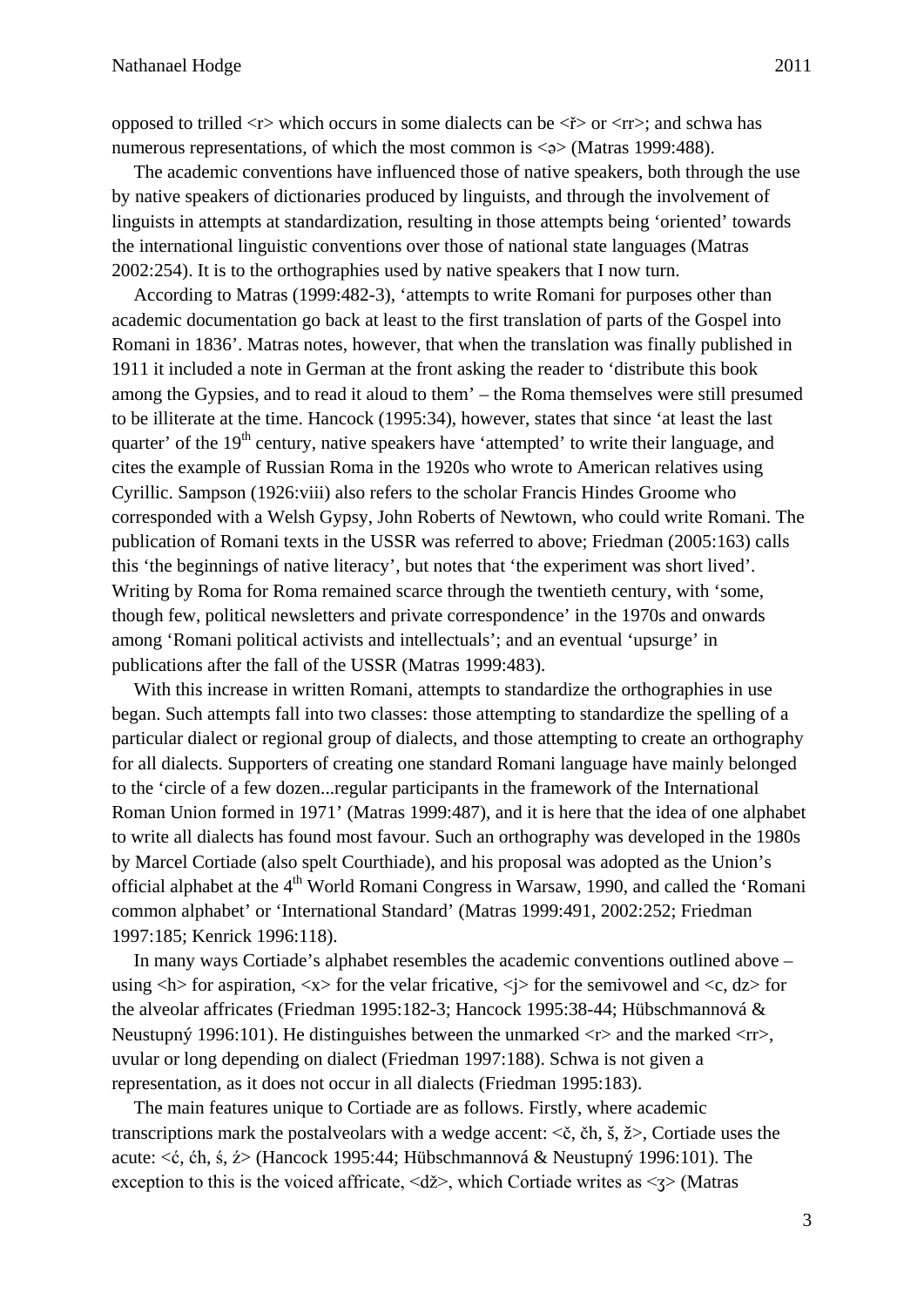2002:252). As this is a 'polylectal' alphabet (Matras 1999:491), intended for use by speakers of different dialects, <ćh> and <ʒ> are in fact 'archegraphemes' (Matras 2002:252), intended to represent different pronunciations of the same original sound. This results in a problem when the sounds they represent have in fact merged with the fricatives  $\langle \dot{s}, \dot{z} \rangle$  – the speaker will have no way of knowing which words originally had affricates and should therefore be spelt with  $\leq$ ch,  $\leq$ ; they will 'need to know the etymology of a word before deciding which symbol to write it with' (Kenrick 1996:119).

The other unique feature of Cortiade's orthography is the use of 'morphophonemic' symbols (Friedman 1997:186) or 'morpho-graphs' (Matras 1999:491) <θ> and <q> for use in case endings (also called postpositions). Case endings in Romani 'show voice assimilation to the oblique endings of the noun to which they attach (dative *-ke/-ge*, locative -*te/-de*, ablative -*tar/-dar* etc.)' (Matras 2002:79); the 'morpho-graphs' represent both the voiced and voiceless sounds, <θ> standing in for <t, d> and <q> for <k, g>. Thus *dadeske* 'to the father' and *dadenge* 'to the fathers' would be written *dadesqe* and *dadenqe*, and pronounced in various ways depending on dialect (Kenrick 1996:119). A further morpho-graph is <ç>, standing for  $\langle s, c \rangle$  (Hancock 1995:44).

Cortiade's system has been criticised for being inconsistent in its choice of which areas of dialect variation to reflect by introducing 'archegraphemes' (Matras 1999:491), and despite EU backing, has met little success (Matras 2002:252). The creation of a single orthography for all dialects is itself problematic, in the absence of a standard language, as Kenrick (1996:118) points out: readers educated in the state language will interpret the letters used for Romani as having the same value as when used for writing the state language, so for example the word *ja* would be read by a Swedish gypsy as /ja/ 'yes', by an English speaking gypsy as /dža/ 'go', and by a Castilian speaking gypsy as /xa/ 'eat'.

This suggests that it would be easier for dialects in different areas to develop different orthographies based on the national language. This has happened, and been more successful than the 'International Standard'. I will discuss a couple of the more well-documented examples

In Macedonia, standardization began with the publication of Jusuf and Kepeski's *Romani gramatika*, 'Romani Grammar' in 1980, based a mixture of dialects (Friedman 1995:181, 1996:90).Yugoslavia at the time had two official scripts in use, Latin and Cyrillic; Jusuf and Kepeski used the Yugoslavian Latin alphabet as the basis for their orthography (Matras 1999:485-6), and this was maintained after Macedonian independence, despite Cyrillic becoming the national script of Macedonia. Friedman (1995) discusses the document produced at a conference for standardization organised by the University of Skopje and held in November 1992; (3) gives the alphabet as stated in that document (Friedman 1995:181):

## (3) Aa Bb Cc Čč Čh/čh Dd Dž/dž Ee Ff Gg Hh Ii Jj Kk Kh/kh Ll Mm Nn Oo Pp Ph/ph Rr Ss Šš Tt Th/th Uu Vv Žž

We can see here numerous familiar symbols. The alphabet resembles the linguistic conventions discussed above in its use of  $\langle h \rangle$  for aspiration,  $\langle i \rangle$  for the semivowel and the wedge accent  $\le$  > to mark postalveolars – the last of these also common in East European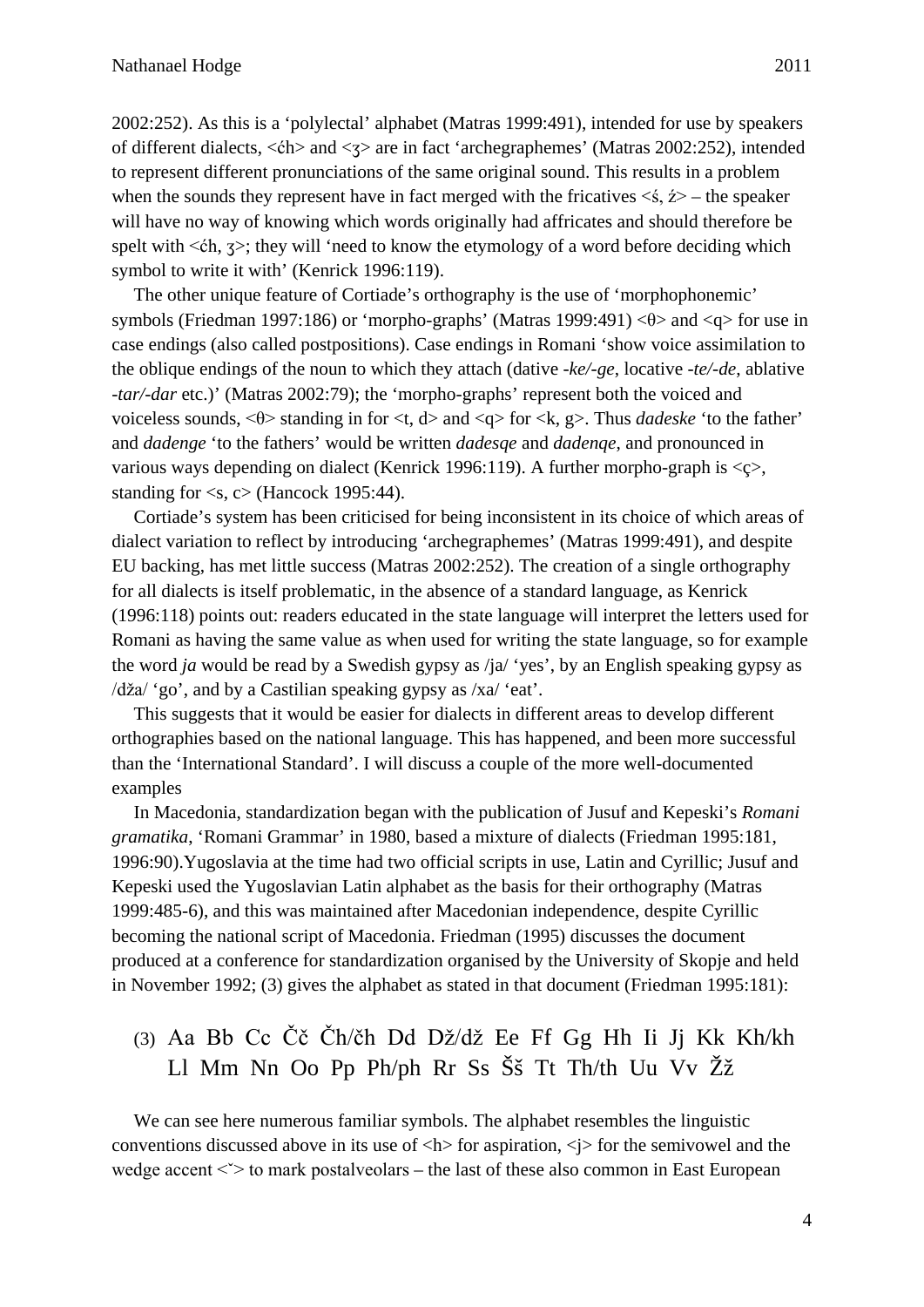orthographies (*ibid*. p.182). There is no marking of the velar fricative; Jusuf and Kepeski had proposed using  $\langle x \rangle$ , but as the phoneme developed historically from  $/h/$ , and the distinction isn't present in all dialects (Friedman 1996:93-4), <h> stands for both phonemes here. The document also differs from Jusuf and Kepeski in omitting their proposed grapheme for schwa, <ä> (Friedman 1995:182). The alphabet has been relatively successful, and the 'basic principles...have remained consistent in almost all published literature' (Friedman 2005:166), with only a few areas of variation such as whether to represent palatalization of dentals and velars before front vowels (Friedman 1995:183, 1997:186, 2005:166), or whether to omit schwa as recommended by the standardization conference, or represent it with an apostrophe as in Macedonian orthography (Friedman 1996:92-3; 1997:185-6, 2005:166).

Another fairly successful orthography is that used in the Czech Republic and Slovakia. The *Svaz Cikánù-Romù* or Union of Gypsies-Roma, established 1969, had a Linguistic Commission which developed an orthography based on the spelling of Slovak and Czech. Table 1 gives the alphabet, with its Czech equivalent (Hübschmannová 1995:193,197; Hübschmannová & Neustupny 1996:100-1):

|        |                          |                          |   |              |        |                          |                          | -                        |                          |                          | -                        |                          |                          |                          |                          |    |
|--------|--------------------------|--------------------------|---|--------------|--------|--------------------------|--------------------------|--------------------------|--------------------------|--------------------------|--------------------------|--------------------------|--------------------------|--------------------------|--------------------------|----|
| Romani | a                        | $\overline{\phantom{a}}$ | b | $\mathbf{C}$ | č      | čh                       | d                        | ď                        | dz                       | dž                       | e                        | -                        |                          | g                        | h                        | ch |
| Czech  | a                        | á                        | b | $\mathbf{C}$ | č      | $\overline{\phantom{a}}$ | d                        | ď                        | $\overline{\phantom{0}}$ | $\overline{\phantom{0}}$ | e                        | é                        |                          | g                        | h                        | ch |
|        |                          |                          |   |              |        |                          |                          |                          |                          |                          |                          |                          |                          |                          |                          |    |
| Romani |                          | $\overline{\phantom{a}}$ |   | $\bf k$      | kh     |                          | ľ                        | m                        | n                        | ň                        | $\Omega$                 | $\overline{\phantom{a}}$ | n                        | ph                       | $\overline{\phantom{0}}$ |    |
| Czech  |                          |                          |   | k            | -      |                          | $\overline{\phantom{0}}$ | m                        | n                        | ň                        | $\Omega$                 | ó                        | n                        | $\overline{\phantom{0}}$ |                          |    |
|        |                          |                          |   |              |        |                          |                          |                          |                          |                          |                          |                          |                          |                          |                          |    |
| Romani | $\overline{\phantom{0}}$ | S                        | š | t            | ť      | th                       | u                        | $\overline{\phantom{0}}$ | $\overline{\phantom{0}}$ | V                        | $\overline{\phantom{0}}$ | $\overline{\phantom{0}}$ | $\overline{\phantom{a}}$ | Z                        | ž                        |    |
| Czech  | ¥                        | S                        | š |              | ť<br>L | $\overline{\phantom{0}}$ | u                        | ú                        | ú                        | $\mathbf{V}$             | X                        | v                        | ΧĪ                       | Z                        | ž                        |    |

**Table 1: The Slovak-and-Czech Romani alphabet compared with Czech**

Again, as in Macedonia, basing the alphabet on that of the state language automatically results in some graphemes being identical with those used by linguists – the wedge accent for postalveolars,  $\langle i \rangle$  for the semivowel,  $\langle c \rangle$  for the voiceless alveolar affricate. Noticeably different is the use of Czech <ch> rather than <x> for the velar fricative. On the other hand, the orthography does appear to draw on linguistic conventions in its use of  $\langle h \rangle$  for aspiration. The graphemes  $\langle d \rangle$ ,  $\hat{I}$ ,  $\hat{n}$ ,  $\hat{t}$  > represent palatalized consonants; here the orthography differs from Czech (Hübschmannová 1995:197).

There are many other similar examples of regional standardized orthographies: in Finland the Ministry of Education appointed an orthography committee in 1970, and the orthography produced became 'fairly established' (Granqvist 2006:54). In Austria in the 1990s linguists from the University of Graz worked with speakers of an endangered dialect, Roman, using questionnaires to work out the spelling preferences of the speakers and from this construct an orthography. The native speakers rejected diacritics proposed by the linguists and the resulting orthography was based on German (Matras 1999:486, 2002:253-4). More such examples are listed in Matras (2004:5-9).

In the absence of a standardized alphabet, speakers of Romani will generally adapt the spelling conventions familiar to them from the state language to writing Romani (Hancock 1995:34-5; Matras 2002:253). Hancock gives as an example a verse of a song, taken from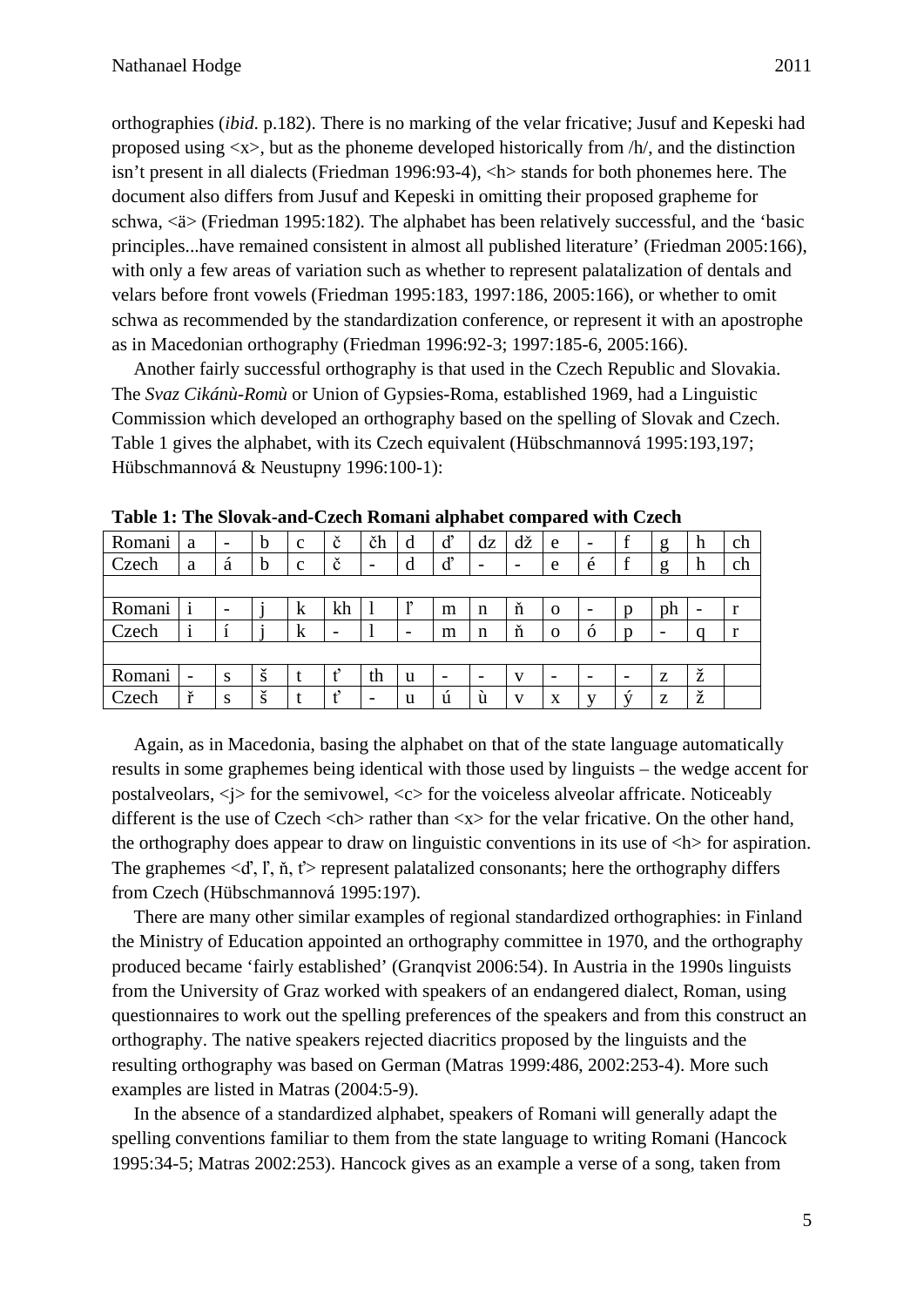some printed lyrics accompanying a CD, using a German based orthography. (4) gives the first line, with the academic-style respelling Hancock provides:

- (4) a) Schej ben soste man chochawes
	- b) Čhej phen soste man xoxaves

The linguistic spelling conventions can influence the spelling used, however – Matras (1999:488-9) describes the various degrees to which this can happen. The most commonly used academic convention is the marking of aspiration with  $\langle h \rangle$ ; this often the only addition to the spelling conventions of the majority language, but further adaptations may also occur; such compromises between national and academic conventions 'testify to the international orientation' of writers (Matras 2002:256).

In recent years the growth of the Internet has added another dimension to Romani orthography, allowing Roma from around the world to communicate, each using their own spellings but influencing one another (Matras 2002:257). The difficulty of writing letters with diacritics on a keyboard has led to the use of a largely English based orthography – such an orthography is exemplified in both Hancock (1995:43-4) and Lee (2005:5-11). Features common to Hancock and Lee which differ from academic conventions include use of <ts> for the voiceless alveolar aspirate  $\langle c \rangle$ ;  $\langle ch \rangle$  for the postalveolar  $\langle c \rangle$ ;  $\langle sh, zh \rangle$  for the fricatives  $\langle \xi, \xi \rangle$ ; a following  $\langle \psi \rangle$  for palatalization:  $\langle \eta \psi, \psi \rangle$ ; and  $\langle \psi \rangle$  for the semivowel  $\langle \psi \rangle$ .

This concludes this brief survey of some of the many orthographies that have been used for Romani; there is much more that could be said.